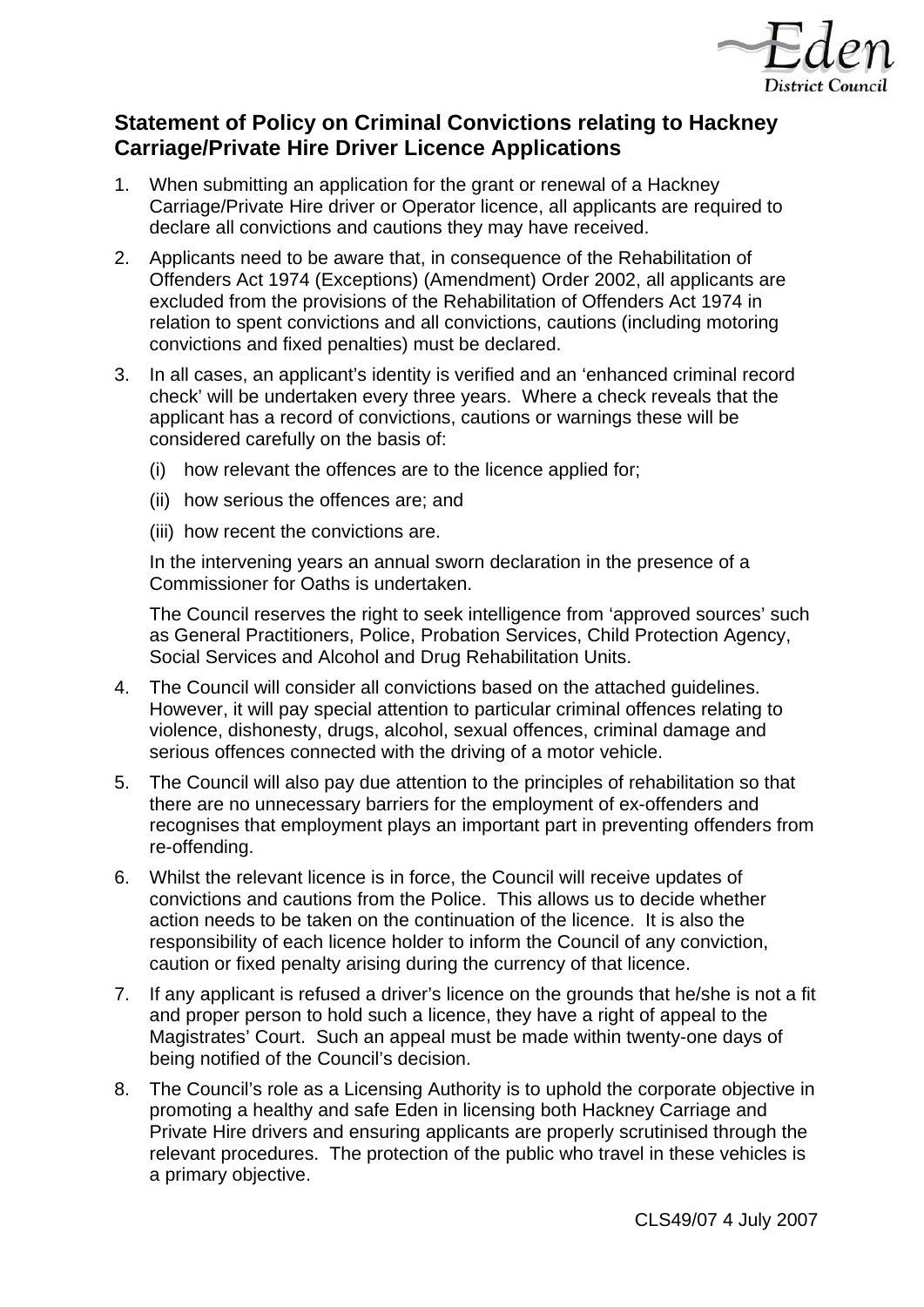# **Guidelines relating to the Relevance of Convictions**

For the purposes of these guidelines, endorseable fixed penalties and formal cautions shall be treated as though they were convictions.

#### **1. Determining an application when a criminal conviction has to be taken into account**

- 1.1 All convictions will be considered on their merit having regard to the Council's Statement of Policy, these guidelines relating to the Relevance of Criminal Convictions and the advice offered by Home Officer Circular 13/92 and Department of Transport Circular 2/92 and will be weighed against the need to protect the general public.
- 1.2 The application will initially be determined by the Licensing Section and if any conviction or caution as laid down in the following relevant conviction guidance is disclosed through either the applicant or the Criminal Records Bureau check which indicates that, in accordance with this policy, the application should be refused, then the application will be referred to the Licensing Committee for their decision.

## **Specific Guidance on the Relevance of Convictions**

#### **2. Traffic Offences (Minor)**

- 2.1 Isolated convictions for minor traffic offences, eg obstruction, waiting in a restricted street, speeding etc should not normally prevent a person from being granted a licence. However, if an applicant has received six penalty points or more for speeding or other minor offences, the application may be considered by the Licensing Committee to determine his/her suitability.
- 2.2 Convictions relating to minor driving offences committed whilst the applicant was driving a Hackney Carriage or Private Hire vehicle and/or carrying passengers will be considered in a more serious light.

#### **3. Traffic Offences (Major)**

- 3.1 An isolated conviction for driving without due care and attention should normally merit a warning as to future driving and suitable advice administered.
- 3.2 More than one conviction for driving without due care and attention will usually merit refusal of a licence and normally no further application will be entertained until a period of at least three years free from convictions has elapsed.
- 3.3 Convictions for more serious motoring offences such as causing death by dangerous/careless driving or manslaughter will be treated more seriously and a longer period free from conviction, normally five years or more, will be required before an application is entertained.
- 3.4 A licence will not normally be granted where an applicant has been disqualified from driving at any time within the twelve months preceding the date of application. Applications would normally only be entertained after at least a twelve month period from the restoration date of the licence has elapsed.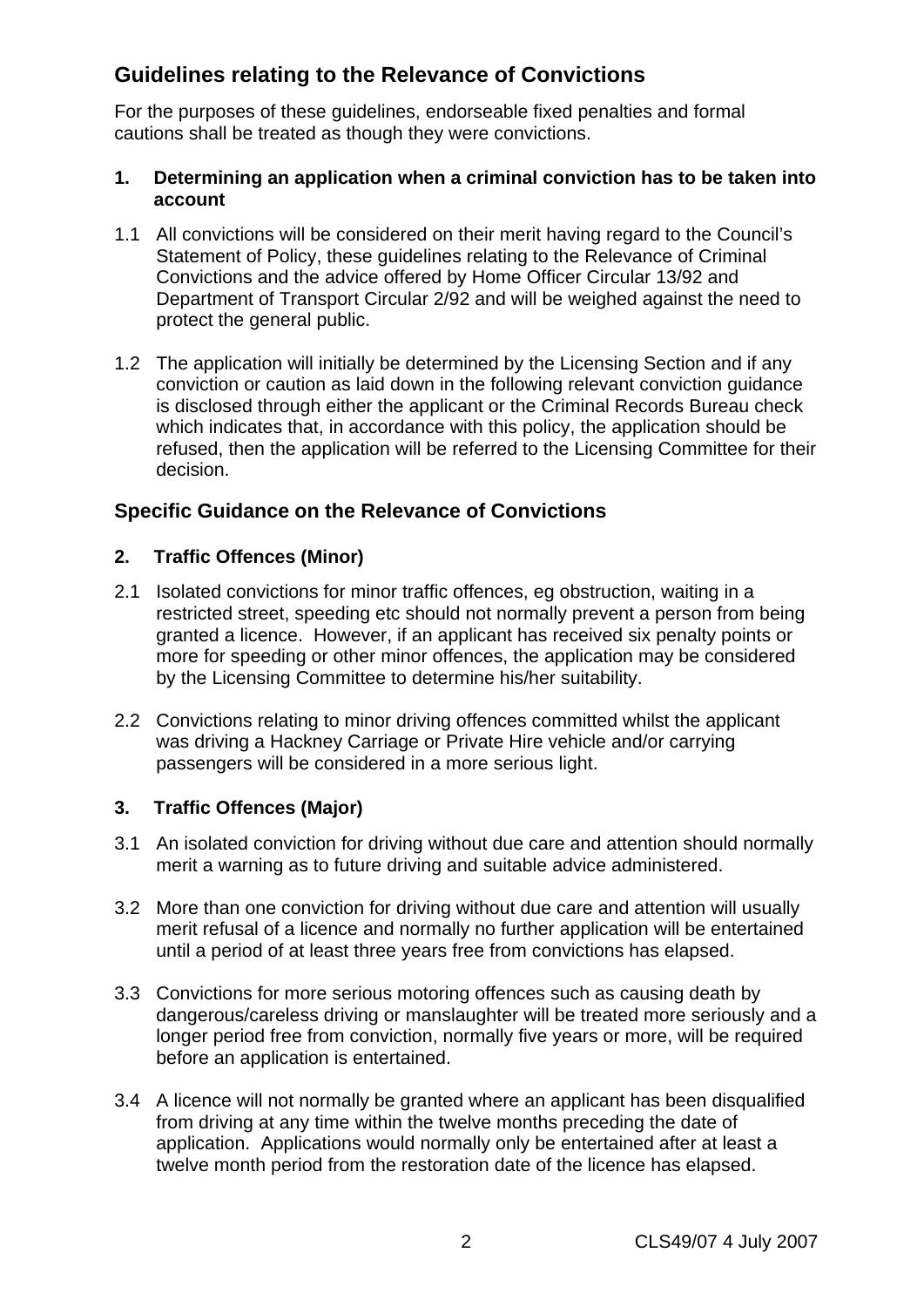3.5 Any convictions committed when an applicant was driving a licensed vehicle or whilst engaged on licensed activities will be considered in a more serious light. A longer rehabilitation period may need to be demonstrated before a licence application will be entertained.

## **4. Drunkenness and Drugs**

### **With a Motor Vehicle**

4.1 A serious view will be taken of convictions for driving or being in charge of a vehicle whilst under the influence of drink or drugs. A conviction for these offences will raise grave doubts as to the applicant's fitness to hold a licence. A period of at least three years should elapse after conviction or the restoration of the DVLA driver's licence (whichever is the later) before a licence application is entertained.

 If there is any suggestion that the applicant has an alcohol problem, then a special medical examination (at the applicant's cost) should be arranged before the application is entertained. If the applicant is found to be an alcoholic or has a drug addiction, then a minimum period of five years will need to elapse after completion of treatment before a further licence application is entertained.

4.2 If the conviction relates to alcohol or drug abuse committed whilst the applicant was driving a Hackney Carriage or Private Hire vehicle, then these will be considered in a more serious light and a longer period of rehabilitation will need to be demonstrated before a licence application is entertained. A medical examination relative to the alcohol or drug problem would need to be arranged.

#### **Not in a Motor Vehicle**

4.3 A single isolated conviction for drunkenness or possession of certain drugs (eg Class C type) would not automatically debar an applicant from gaining a licence. However, a number of convictions would usually merit a refusal and normally no further application will be considered until a period of at least three years free from convictions has elapsed or five years after detoxification treatment if he/she was an addict.

## **5. Indecency Offences**

- 5.1 Hackney Carriage and Private Hire drivers often carry unaccompanied passengers. Applicants with convictions for sexual offences will normally be refused until they can show a substantial period free of such offences.
- 5.2 Applications will be refused in all cases where the applicant's name remains on the Sex Offenders Register.
- 5.3 Any convictions relating to indecency committed when the applicant was driving a licensed vehicle will be considered in a more serious light and a much longer period of rehabilitation will need to be demonstrated before a licence application will be entertained.

#### **6. Violence and Abusive Behaviour**

6.1 As Hackney Carriage and Private Hire drivers maintain close contact with the general public, a firm line should be taken with applicants who have convictions